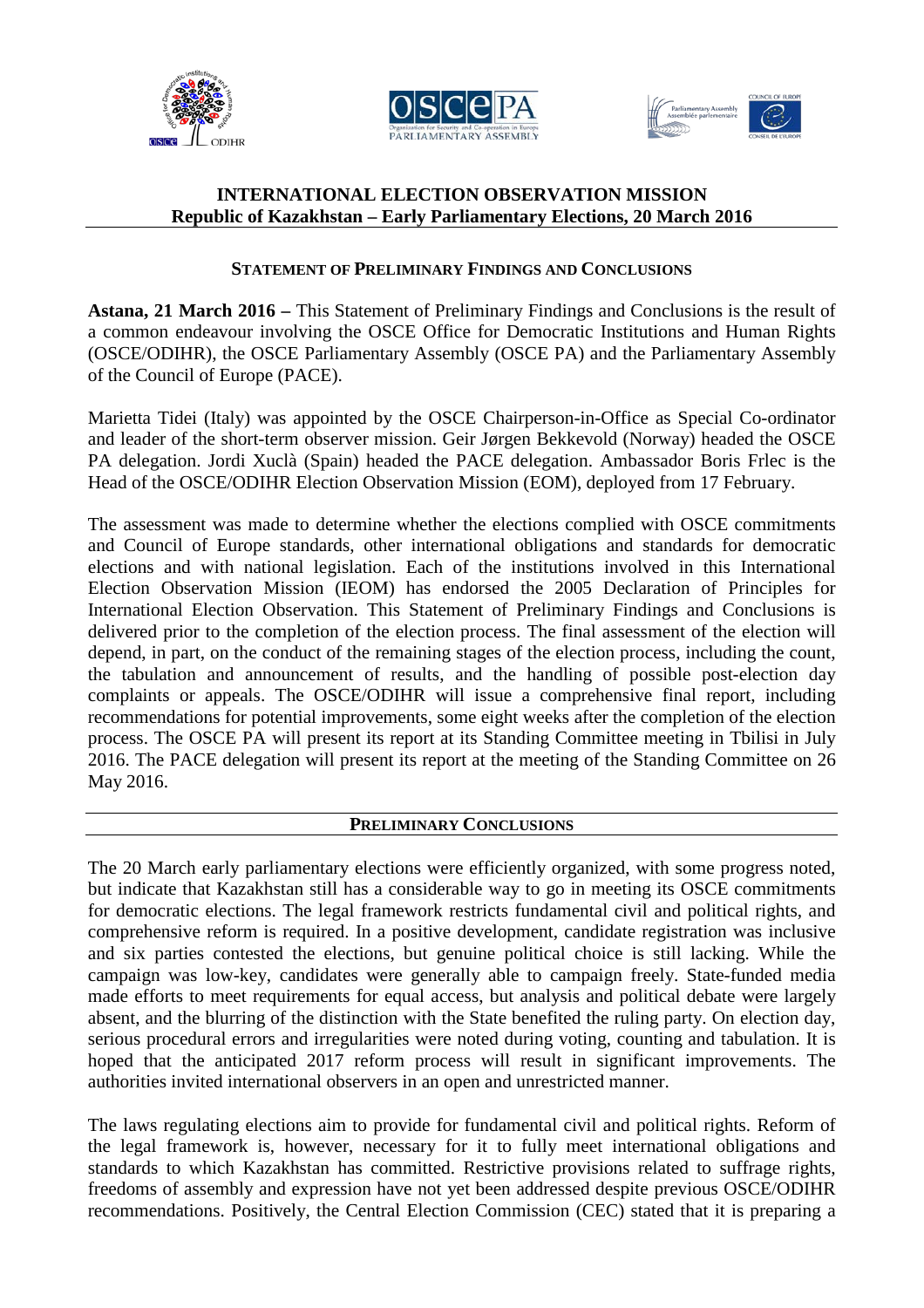#### **International Election Observation Mission Page: 2 Republic of Kazakhstan, Early Parliamentary Elections, 20 March 2016 Statement of Preliminary Findings and Conclusions**

comprehensive proposal of amendments to the Election Law to be considered in 2017 with a view to addressing previous OSCE/ODIHR recommendations.

The CEC operated in a professional manner. Its sessions were open to and regularly attended by observers, media and political party representatives. However, lower-level election commissions held sessions on an ad-hoc basis without informing stakeholders, which limited the transparency of the process. The Election Law aims to ensure political party representation in election commissions but does not provide for an enforcement mechanism. One electoral contestant was largely underrepresented in lower-level election commissions and questioned the impartiality of election administration.

Around 9.7 million voters were registered to vote, including 14,013 abroad. Interlocutors generally did not express concerns about the accuracy of the voter register. All citizens over 18 years of age have the right to vote, except those declared incompetent by a court or those serving prison sentences, irrespective of the gravity of the crime. This blanket provision poses a disproportionate restriction that is at odds with international obligations, OSCE commitments and good practice.

Candidate registration was inclusive and the CEC registered all 234 candidates nominated by six political parties by the legal deadline of 19 February. By law, independent candidates cannot stand for election and political parties are not allowed to form electoral blocs, contrary to the 1990 OSCE Copenhagen Document and other international obligations and standards.

Contestants were generally able to campaign freely throughout the country, despite restrictive legal provisions for holding public assemblies. Activities increased in the last two weeks, but the campaign remained low key overall. While the participation of six parties provided voters with some alternatives, most contestants did not directly challenge the ruling party, thus limiting voters' genuine political choice.

The dominant position of the ruling party at all levels of government and administration for many years now has effectively blurred the distinction between the State and party, which is at odds with international commitments.

The new requirement for the CEC to publish the total amount of funds received and spent by each party twice a month during the campaign is a positive development. However, the lack of information on donors and how campaign funds were spent limited the transparency of campaign finances.

The law does not provide for gender quota or other temporary special measures to enhance participation of women in the elections. Overall, 47 out of 234 candidates on party lists (20 per cent) were women. Women also comprised 34 and 46 per cent of Regional and Territorial Election Commission members, respectively, and 75 per cent of Precinct Election Commission members.

While the Constitution guarantees freedom of expression and prohibits censorship, the presence of numerous penalties in the law stifles public debate and suppresses alternative viewpoints. Despite prior recommendations, defamation remains a criminal offence. Positively, state-funded media showed a noticeable effort to meet formal requirements to provide contestants with equal access. However, the media provided little platform-oriented coverage of one of the parties. Extensive reporting on the President's activities dominated in most media outlets, and the ruling party used his position to its benefit. Generally, an in-depth and comprehensive analysis that would provide voters with a meaningful opportunity to learn about candidates and concrete policies was largely absent.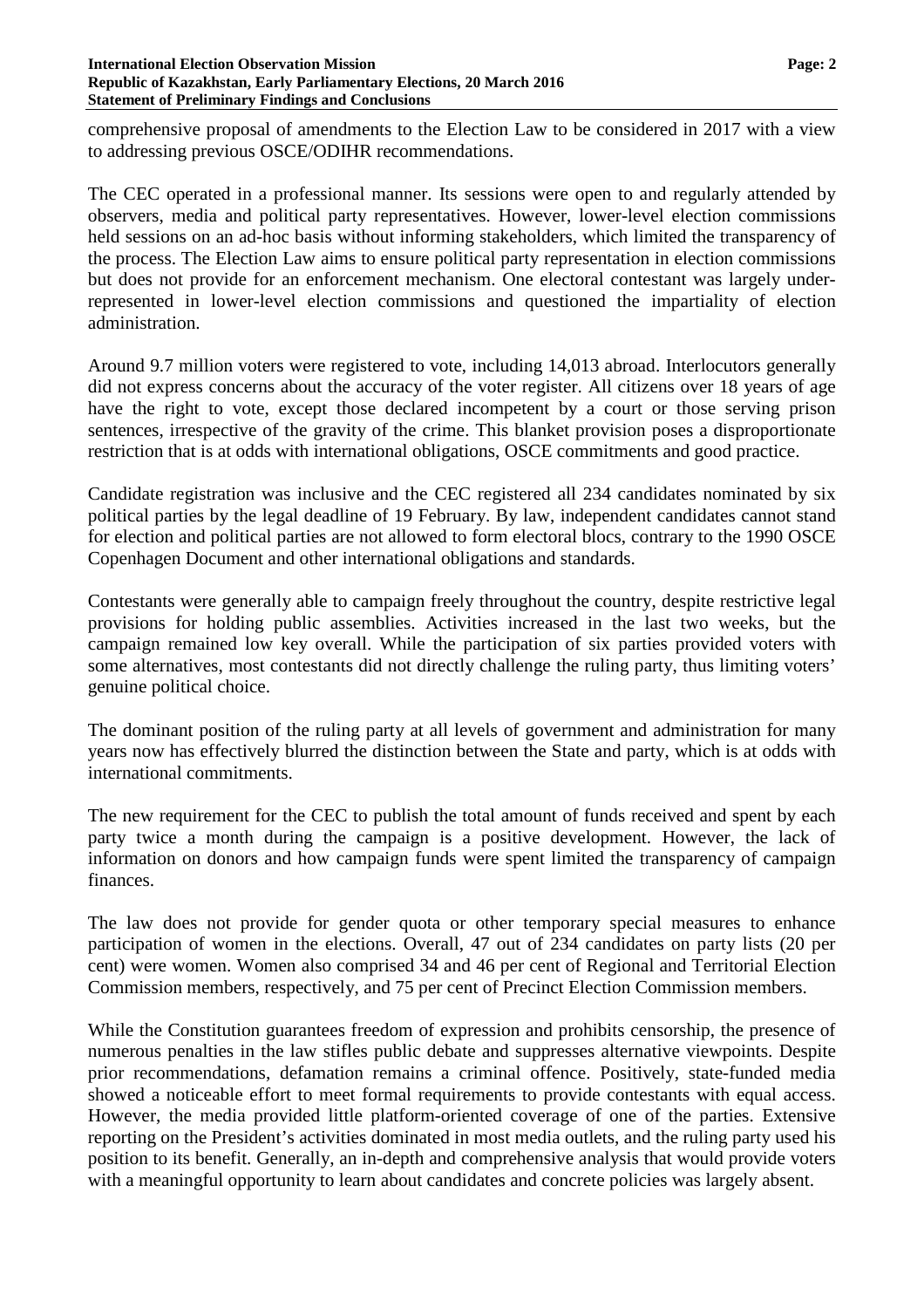#### **International Election Observation Mission Page: 3 Republic of Kazakhstan, Early Parliamentary Elections, 20 March 2016 Statement of Preliminary Findings and Conclusions**

The law provides sufficient opportunity for voters and parties to bring complaints about the electoral process before the courts, higher-level commissions and prosecutors. However, the law limits the right to appeal the election results to certain senior officials which leaves the contestants without the opportunity to challenge the validity of the results and is not in line with international standards. The few complaints filed were promptly addressed by courts and prosecutors. Issues raised before the CEC were not considered to be of a complaint nature and were therefore not considered collegially and publicly.

National minority issues were not visibly raised in the campaign. Participation of national minorities in the election process is regulated in the Election Law only in so far as it covers the indirect elections of nine deputies to the *Majilis* by the Assembly of the People of Kazakhstan.

Election day was efficiently organized, but serious procedural errors and other irregularities were observed during voting, counting and tabulation. During voting, observers noted indications of ballot box stuffing, a very high number of names added to the voter lists on election day, as well as group and proxy voting. During counting, PECs largely failed to follow the reconciliation procedures that would ensure consistency and reliability of the process. Negative assessments of tabulation were often linked to procedural violations. Transparency was limited, as IEOM observers were often prevented from following the process.

### **PRELIMINARY FINDINGS**

### **Background**

On 13 January, deputies of the lower house of parliament (*Majilis)* voted unanimously to request President Nursultan Nazarbayev to dissolve the parliament.<sup>[1](#page-2-0)</sup> One week later, the president set 20 March as the date for the early parliamentary elections to be held concurrently with elections to *Maslikhats* (local councils).<sup>[2](#page-2-1)</sup> These elections were the third consecutive parliamentary elections to be held early. The authorities have proclaimed their commitment to conduct elections in line with national legislation and international standards.<sup>[3](#page-2-2)</sup>

There are seven registered political parties in Kazakhstan, five of which took part in the early parliamentary elections in 2012 that resulted in the second successive victory for *Nur Otan* led by President Nazarbayev. Then, *Nur Otan* won 83 out of the 98 directly-elected seats, the Democratic Party of Kazakhstan *Ak Zhol* and the Communist People's Party of Kazakhstan (CPPK) won 8 and 7 seats respectively. The non-parliamentary parties are the People's Democratic Patriotic Party *Auyl*, *Birlik* Party, Nationwide Social-Democratic Party (NSDP) and the Democratic Party of Kazakhstan *Azat*. Six out of seven registered parties are contesting these elections.[4](#page-2-3)

<span id="page-2-0"></span><sup>&</sup>lt;sup>1</sup> On 18 January 2016 the *Majilis* Chairperson stated that "the main reason [for early parliamentary elections] was the need for the parties to receive a renewed vote of confidence from the electorate, social cohesion as well as synchronizing *Majilis* and *Maslikhats* actions for the implementation of reforms at all levels." See also [the](https://strategy2050.kz/en/news/30435) <sup>2</sup> Statement by the deputies with an initiative to hold early elections.<br><sup>2</sup> The OSCE/ODIHR observed elections to the *Maslikhats* only to the extent that they affected the conduct of the

<span id="page-2-1"></span>

<span id="page-2-2"></span>*Majilis* elections.<br><sup>3</sup> In February 2016, at the Winter Meeting of the OSCE Parliamentary Assembly, the Senate [Chairperson](http://www.inform.kz/rus/article/2875045) stated that "the parliamentary elections will be open and in compliance with national legislation and international standards." <sup>4</sup> The Democratic Party of Kazakhstan *Azat* decided not to participate, stating it is unrealistic to hope that

<span id="page-2-3"></span>representatives of the social forces opposing the central authorities would get into the *Majilis.*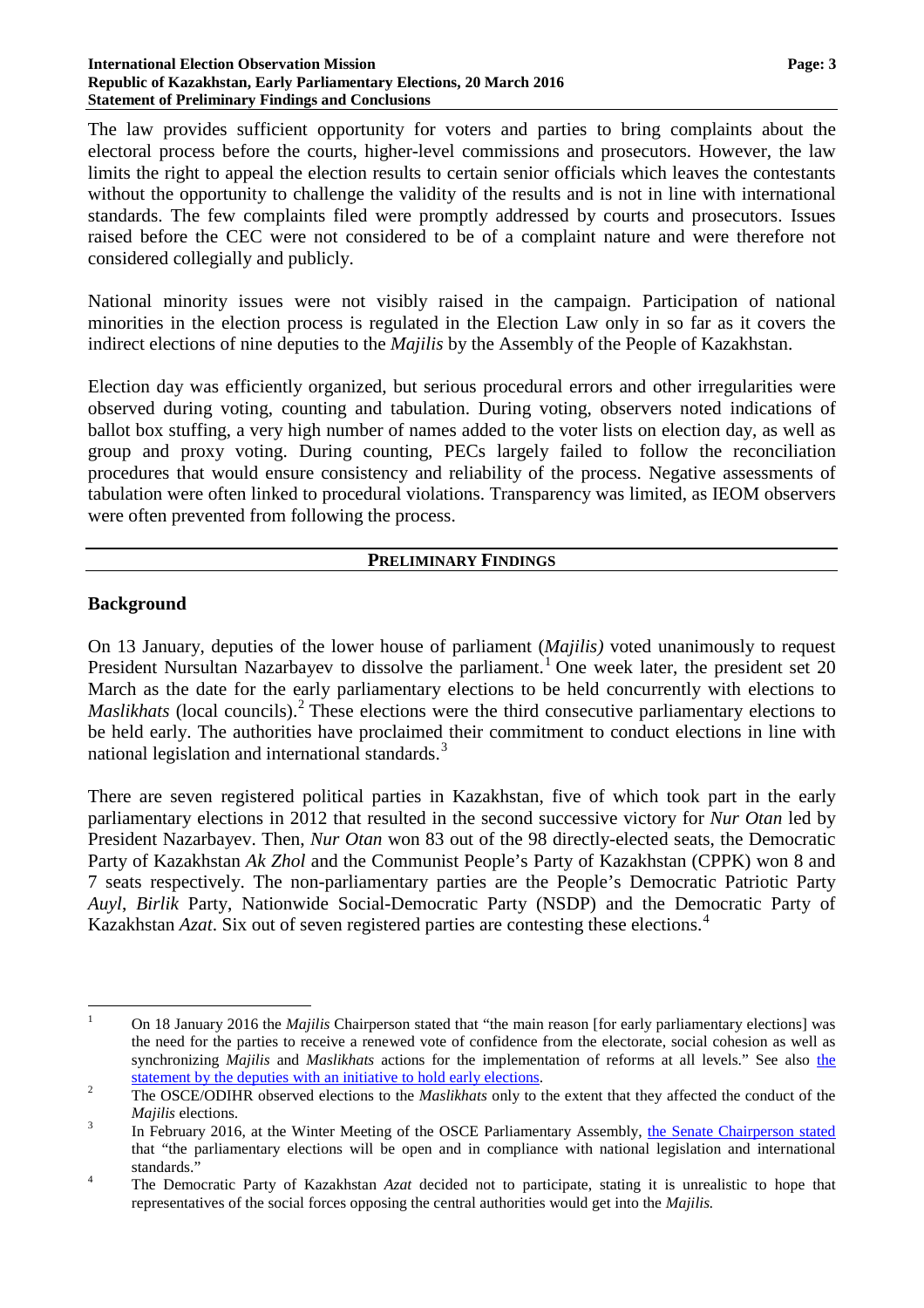#### **International Election Observation Mission Page: 4 Republic of Kazakhstan, Early Parliamentary Elections, 20 March 2016 Statement of Preliminary Findings and Conclusions**

The party landscape has changed since the last parliamentary elections. In 2013, *Birlik* Party was registered, and *Auyl* and the Party of Patriots of Kazakhstan merged in 201[5](#page-3-0).<sup>5</sup> Furthermore, on 3 August 2015, at the request of the Ministry of Justice, the Specialized Inter-district Economic Court of Almaty decided on the dissolution of the Communist Party of Kazakhstan (CPK) on the grounds that it no longer meets party registration requirements.<sup>[6](#page-3-1)</sup>

### **Electoral System and Legal Framework**

Kazakhstan has a bi-cameral parliament consisting of a 107-member lower house (*Majilis*) and a 47-member upper house (Senate). [7](#page-3-2) Ninety-eight *Majilis* deputies are elected in a nationwide constituency on the basis of proportional representation. The remaining nine members are elected by the Assembly of the People of Kazakhstan (APK), an advisory body formed by the President.<sup>[8](#page-3-3)</sup> This provision continues to be at odds with Paragraph 7.2 of the 1990 OSCE Copenhagen Document, which maintains that all seats in at least one chamber of the national legislature be directly elected. As the APK members can also cast votes in their capacity of regular voters, this arrangement is at odds with the principle of equality of the vote.<sup>[9](#page-3-4)</sup>

Parties must obtain at least seven per cent of the total number of votes to participate in the allocation of seats which is among the highest thresholds in the OSCE region.<sup>[10](#page-3-5)</sup> If only one party passes the threshold, the party receiving the second highest number of votes will also be given at least two seats. Seats are allocated to candidates on the lists by the parties after the elections and the parties are not bound by any candidate list order. This limits the information available to voters with regard to the electoral contestants, contrary to good practice.<sup>[11](#page-3-6)</sup>

The parliamentary elections are primarily governed by the Constitution, the Constitutional Law on Elections (Election Law), the Law on Political Parties and Central Election Commission (CEC) regulations.[12](#page-3-7) Despite Kazakhstan's commitment to uphold standards for democratic elections and

<span id="page-3-1"></span>

<span id="page-3-0"></span><sup>&</sup>lt;sup>5</sup> *Birlik* was formed on the basis of the merger of *Rukhaniyat* Party and Democratic Party *Adilet*.<br><sup>6</sup> The deficiencies identified were: the addresses of the party's actual headquarters and its 13 branches differ fro those in the registration documents; number of party members fell below the required 40,000; number of party members per branch fell below the required 600 in a few branches; party did not maintain electronic lists of party

<span id="page-3-2"></span>members in all branches; non-compliance with tax laws and failure to submit tax declarations.<br>The representative bodies of each of the 14 regions of the country, as well as the cities of Astana and Almaty,

<span id="page-3-3"></span>elect two senators each. In addition, the president appoints 15 senators.<br><sup>8</sup> The APK is meant to represent the various ethnic groups of the country. It is currently made up of 446 representatives of ethnic and cultural associations whose primary role is to ensure inter-ethnic consent in the

<span id="page-3-4"></span><sup>&</sup>lt;sup>9</sup> The principle of equal suffrage is provided for by article 21(3) of the Universal Declaration of Human Rights (UDHR) and Article 25 (b) of the International Covenant on Civil and Political Rights (ICCPR). Article 3a) of the 2002 Convention on the Standards of Democratic Elections, Electoral Rights and Freedoms in the Member States of the Commonwealth of Independent States (CIS Convention), provides that, "each citizen has one vote or an equal number of votes to other citizens, and is entitled to exercise the right to vote in equality with other citizens." Article 51.1 of the Constitution stipulates that the parliamentary elections shall be held on the basis of equal suffrage.<br><sup>10</sup> Some OSCE/ODIHR EOM interlocutors expressed concern regarding the high threshold and its effect on

<span id="page-3-5"></span>

<span id="page-3-6"></span>pluralistic representation in parliament.<br><sup>11</sup> Paragraph I.3.3.1.b.ii of the 2002 Council of Europe's European [Commission](http://www.venice.coe.int/webforms/documents/default.aspx?pdffile=CDL-AD(2002)023rev-e) for Democracy through Law (Council of Europe Venice [Commission\)](http://www.venice.coe.int/webforms/documents/default.aspx?pdffile=CDL-AD(2002)023rev-e) Code of Good Practice in Electoral Matters says that, "The public authorities have a number of positive obligations; inter alia, they must enable voters to know the lists and

<span id="page-3-7"></span>candidates standing for election, for example through appropriate posting."<br>
Other applicable laws include the Law on Peaceful Assemblies, the Law on Mass Media, the Law on Communications, and the Law on Broadcasting, as well as relevant provisions of the Criminal Code, the Administrative Offenses Code and the Civil and Civil Procedures Code.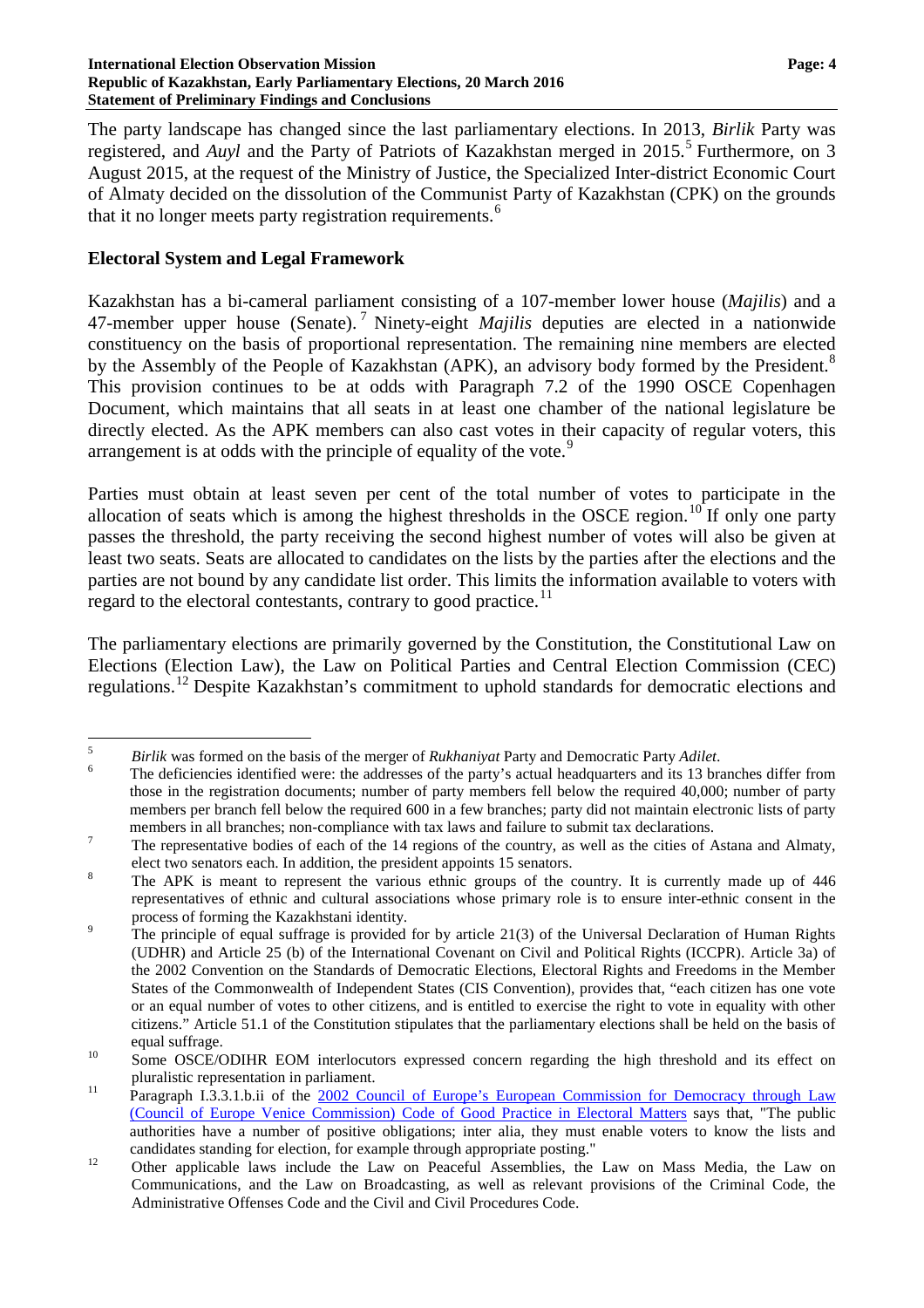#### **International Election Observation Mission Page: 5 Republic of Kazakhstan, Early Parliamentary Elections, 20 March 2016 Statement of Preliminary Findings and Conclusions**

participation in a number of major international and regional instruments,<sup>[13](#page-4-0)</sup> restrictive provisions, including those related to prisoners' voting rights, candidate eligibility and restrictions on freedoms of assembly and expression have not been lifted. Significant reform of the legal framework for elections is needed for it to meet OSCE commitments and other international obligations and standards for democratic elections.

There has been little effort to reform election legislation since the 2012 parliamentary elections and most OSCE/ODIHR recommendations are yet to be addressed. The few changes to the Election Law adopted in 2015 were made to align it with changes in legislation on the court system and as part of a legislative initiative for institutional reform.<sup>[14](#page-4-1)</sup> Positively, the CEC stated that it is preparing a comprehensive proposal of amendments to the Election Law to be considered in 2017 with a view to address previous OSCE/ODIHR recommendations.

## **Election Administration**

These elections were administered by the CEC, 16 Regional Election Commissions (RECs), 208 Territorial Election Commissions (TECs) and 9,840 Precinct Election Commissions (PECs).<sup>[15](#page-4-2)</sup> Commissions at all levels have seven members appointed for a five-year term.

The CEC is a permanent body responsible for the implementation of election legislation and its uniform application. The CEC Chairperson and two members are appointed by the president, and the Senate and *Majilis* each appoint two members. The current CEC has six members, two of whom are women.

Technical preparations for the elections were administered efficiently and in compliance with legal deadlines. The CEC sessions were open to and regularly attended by observers, media and political party representatives. Since the announcement of the elections, the CEC adopted and posted on its website a number of decisions. However, lower-level election commissions held sessions on an ad-hoc basis without informing stakeholders, which limited the transparency of the process.<sup>[16](#page-4-3)</sup>

All lower-level election commissions were formed by *Maslikhats* based on nominations from political parties contesting the elections and, in case of a shortfall, from public associations or higher-level election commissions.<sup>[17](#page-4-4)</sup> As per the CEC data, 34 per cent of REC members and 25 per cent of REC chairpersons, as well as 46 per cent of TEC members and 27 per cent of TEC chairpersons are women.

By law, each party is entitled to one seat on a given commission; *Maslikhats* are not, however, bound by nominations of political parties when forming election commissions. Moreover, the law does not ensure that party representation in commissions must be upheld during turnover of

<span id="page-4-0"></span><sup>&</sup>lt;sup>13</sup> Including the 1966 ICCPR, 1979 Convention for Elimination of All Forms of Discrimination against Women, 2003 Convention against Corruption, 2006 Convention on the Rights of Persons with Disabilities, and the 2002

<span id="page-4-1"></span>CIS Convention. Since 2012, Kazakhstan is also a member of the Venice Commission.<br><sup>14</sup> See the Law On Amending Constitutional Laws To Improve Civil Procedure Legislation from 31 July 2015 and the Law On Amending the Constitutional Law On Elections in the Republic of Kazakhstan from 18 November

<span id="page-4-2"></span><sup>2015.&</sup>lt;br>Including 65 out-of-country polling stations established in 51 diplomatic missions. RECs are formed at the *oblast* (region) administrative level: one in each of the 14 *oblasts*, and one in each of the cities of Astana and

<span id="page-4-3"></span>Almaty. TECs are formed at the level of *rayon* (district), city and city-district.<br><sup>16</sup> OSCE/ODIHR observers were not able to attend any lower-level election commission sessions. Some commission members informed the OSCE/ODIHR EOM that session discussions concerned only

<span id="page-4-4"></span>commissioners.<br><sup>17</sup> The political party nominees are not required to be members of the respective nominating parties.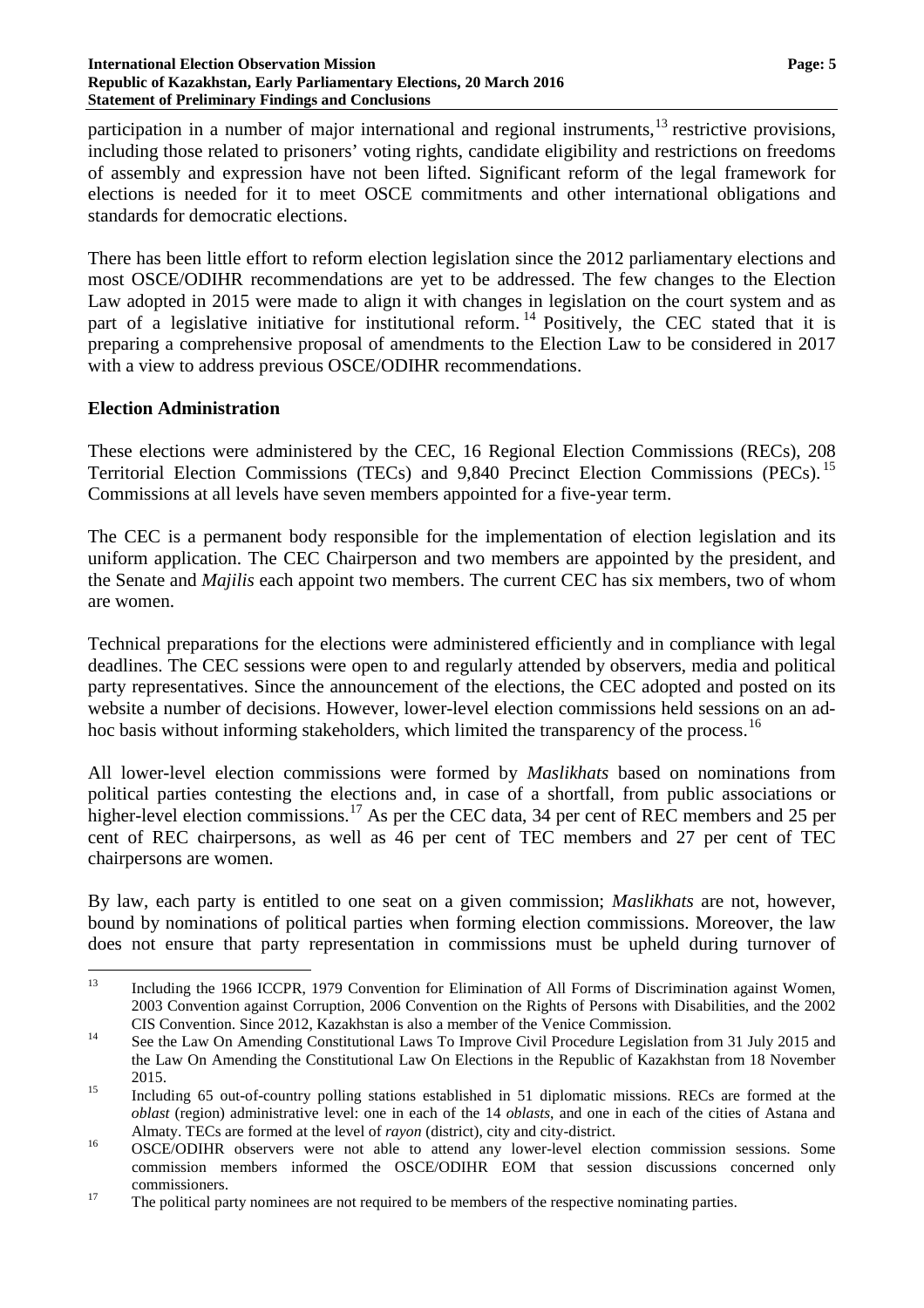#### **International Election Observation Mission Page: 6 Republic of Kazakhstan, Early Parliamentary Elections, 20 March 2016 Statement of Preliminary Findings and Conclusions**

commissioners. In some lower-level election commissions visited by the OSCE/ODIHR EOM, all members affiliated themselves with *Nur Otan*. [18](#page-5-0) In several other instances commissioners were unaware of the organization they represented.[19](#page-5-1) The *de facto* over-representation of *Nur Otan* is at odds with the aim of the Election Law to ensure political party representation and raises concerns regarding the impartiality and integrity of commissions provided for by international standards.<sup>[20](#page-5-2)</sup>

Some OSCE/ODIHR EOM interlocutors expressed their concern that the formation of election commissions lacked transparency.<sup>[21](#page-5-3)</sup> In some cases, even though the NSDP submitted nominations for membership of RECs and TECs, they informed the OSCE/ODIHR EOM that none of its nominees were elected by the respective *Maslikhats*. [22](#page-5-4) This resulted in NSDP being largely under-represented countrywide including in executive positions in RECs and TECs.<sup>[23](#page-5-5)</sup> The OSCE/ODIHR EOM was informed of up to nine cases in which complaints were filed about the composition of lower-level election commissions. Regrettably, further information on the complaints could not be provided by the CEC or the General Prosecutor's office.<sup>[24](#page-5-6)</sup>

In over 20 per cent of election commissions visited by the OSCE/ODIHR EOM, the leadership of the commissions were also supervisors of commission members in their regular jobs.<sup>[25](#page-5-7)</sup> This could affect the independence of election commissioners.

Trainings of lower-level election commissions were conducted by higher-level election commissions using printed and video materials produced by the CEC. The methodology used during the trainings varied and ranged from theatre-style lecturing to interactive tools. The CEC produced a range of informative voter education and awareness videos including on voter registration, voting procedures, as well as on participation of persons with disabilities, which were regularly aired on various TV channels in both Kazakh and Russian languages.

<span id="page-5-0"></span> <sup>18</sup> The OSCE/ODIHR EOM was informed that in some instances commissioners were members of *Nur Otan* while being nominated by other organizations. This was the case in Mamlyut TEC in North Kazakhstan, Karakiya TEC, Ridder and Semey city TECs in East Kazakhstan.

<span id="page-5-1"></span><sup>19</sup> Astana city TEC, Astana city district TEC, Glubokoe and Oskemen TECs in East Kazakhstan, Ertis, Kashir and

<span id="page-5-2"></span>Pavlodar TECs in Pavlodar Oblast.<br><sup>20</sup> Paragraph 20 of the 1996 UN Human Rights Council (UNHRC) General Comment 25 to the ICCPR requires that "[a]n independent electoral authority should be established to supervise the electoral process and to ensure that it is conducted fairly, impartially and in accordance with established laws which are compatible with the Covenant." Paragraph II.3.3.1.e of the 2002 Council of Europe Venice Commission's Code of Good Practice in Electoral Matters recommends that "Political parties must be equally represented on electoral commissions or must be able to observe the work of the impartial body. Equality may be construed strictly or on a proportional basis." Under Article 19.2(j) of the CIS Convention, the State parties undertook an obligation "to ensure creation of independent impartial election bodies, which organize the conduct of democratic, free, fair, genuine and

<span id="page-5-3"></span>periodic elections in accordance with laws and independent obligations of the state."<br>Commission members could not accurately describe the procedure for the appointment of election commissions and some of them could not state what criteria were used by the *Maslikhats* when electing commissioners or replacing them.<br><sup>22</sup> Such cases were reported to the OSCE/ODIHR EOM in Aktobe, Almaty, Karaganda, Mangystau and Zhambyl.

<span id="page-5-4"></span>In several instances the *Maslikhats* claimed that NSDP did not submit sufficiently qualified candidates.<br><sup>23</sup> According to data provided by the CEC, dated 19 February, 62 per cent of members represent different parties,

<span id="page-5-5"></span>while the remaining 38 per cent were nominated either by public associations or higher-level election commissions. The parties have the following representation: *Nur Otan* (214 members), CPPK (193 members), *Ak*

<span id="page-5-6"></span>*Zhol* (193 members), *Birlik* (191 members), *Auyl* (189 members), NSDP (26 members).<br><sup>24</sup> The CEC and Prosecutor's offices registered complaints on the composition of election commissions as matters

<span id="page-5-7"></span>related to the Maslikhats elections, and therefore they were not shared with the OSCE/ODIHR EOM.<br><sup>25</sup> Such cases were observed at REC, TEC and PEC levels in Almaty city, Aktobe, Akmola, Atyrau, East Kazakhstan, Kostanai and Kyzylorda Oblasts. In these cases election commissioners held administrative positions either in local executive or representative bodies.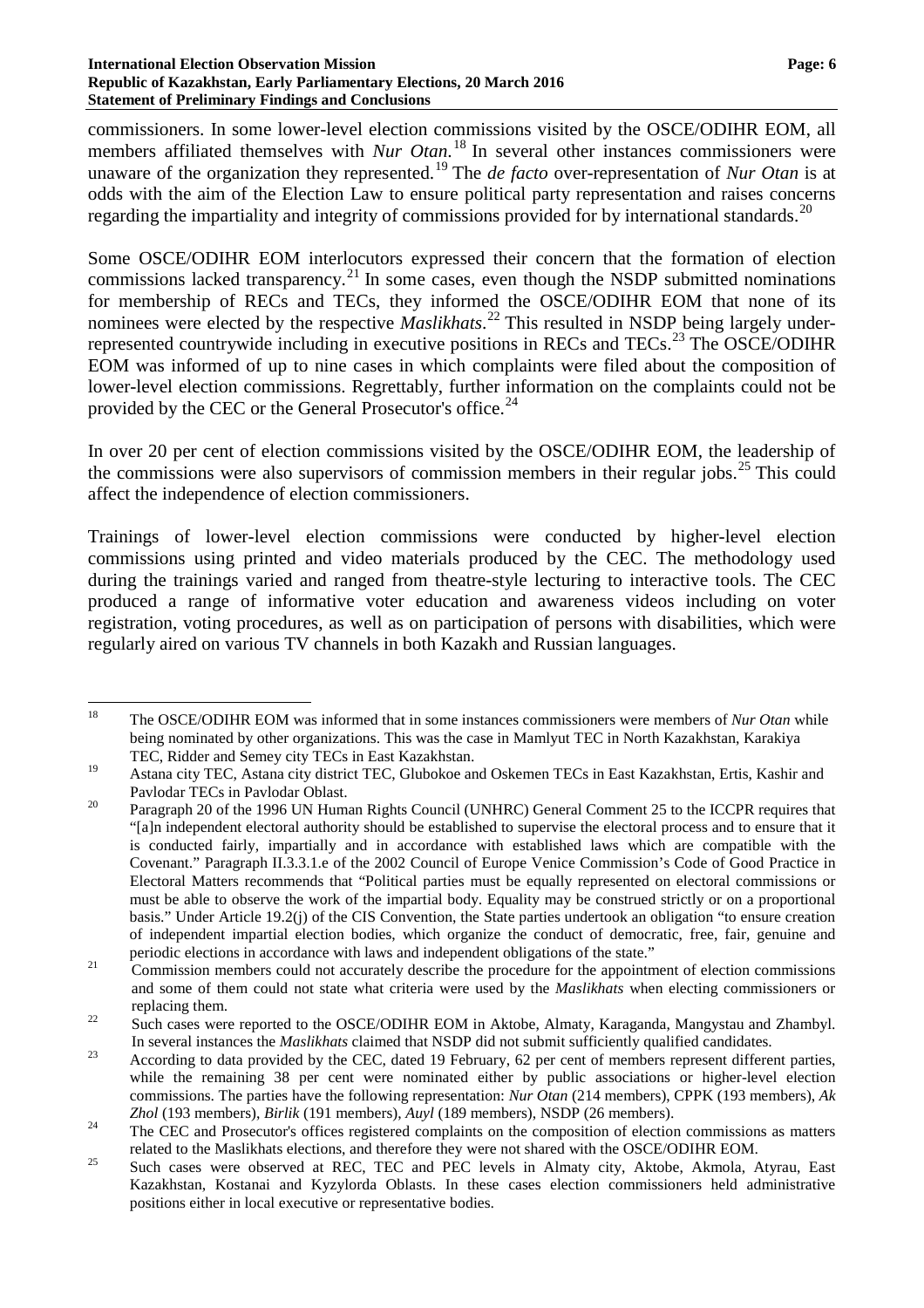### **Voter Registration**

All citizens over 18 years of age have the right to vote, except those declared incompetent by a

court or those serving prison sentences, irrespective of the gravity of the crime. This blanket provision poses a disproportionate restriction that is at odds with international standards, OSCE commitments and good practice.<sup>[26](#page-6-0)</sup>

The nationwide electronic voter register is maintained by the CEC. The total number of voters as of 1 January 2016 was 9,791,165 of whom 14,013 were registered abroad. Voter lists were compiled based on voters' place of residence and printed by the *Akimats* (local administration). Voters who wished to vote in a location different from their place of permanent residence could do so by requesting a temporary change of registration 30 days prior to election day. Most OSCE/ODIHR EOM interlocutors did not express concerns regarding the accuracy of voter lists.

As of 4 March, voters could review the voter lists and request corrections of discrepancies in their records.<sup>[27](#page-6-1)</sup> Voters could also check their registration details and the location of their polling stations on the internet. In addition, as of two weeks before election day, voters could apply for an Absentee Voting Certificate (AVC), which allows them to vote in any polling station outside the city, town or village where they are registered. Voters could register on election day based on a certificate of residence issued by the Citizen Service Centre.<sup>[28](#page-6-2)</sup>

# **Candidate Registration**

Registered voters who are at least 25 years old and have permanently resided in Kazakhstan for the last ten years can stand for election, except those with an unexpunged criminal record and those found guilty of a corruption offence. The formation of electoral blocs and self-nominated independent candidacies are not permitted.<sup>[29](#page-6-3)</sup> These restrictions on candidacy rights are contrary to paragraph 7.5 of the 1990 OSCE Copenhagen Document, other international standards and good practice.[30](#page-6-4)

Candidate registration, notwithstanding restrictions within the current legal framework, was inclusive. The CEC registered all 234 candidates nominated by six political parties through nationwide party lists by the legal deadline of 19 February. Candidate registration documents had to be accompanied by a monetary deposit of 15 times the minimum salary (a total of some EUR 850)

<span id="page-6-0"></span><sup>&</sup>lt;sup>26</sup> Paragraph 7.3 of the 1990 OSCE Copenhagen Document states that the participating States will "guarantee" universal and equal suffrage to adult citizens," while Paragraph 24 provides that restrictions on rights and freedoms must be "strictly proportionate to the aim of the law." Paragraph I.1.1.1.d.iii of the 2002 Council of Europe Venice Commission's Code of Good Practice in Electoral Matters states that the deprivation of the right to vote must be subject to the proportionality principle. See also [Paragraph](http://www.refworld.org/docid/453883fc22.html) 14 of General Comment No. 25 to the

<span id="page-6-1"></span><sup>&</sup>lt;sup>27</sup> Voter lists established in special polling stations in rest-homes, various medical centres, hard-to-reach places, distant pastures, detention centres, representative offices of the Republic of Kazakhstan abroad, and on ships sailing on election day as well as in military units are posted five days before election day.<br><sup>28</sup> The Citizen Service Center falls under the Ministry of Investment and Development. There is one such center in

<span id="page-6-2"></span>each administrative level.

<span id="page-6-4"></span><span id="page-6-3"></span><sup>&</sup>lt;sup>29</sup> The CEC received two requests from citizens wishing to be registered as independent candidates.<br><sup>30</sup> Paragraph 7.5 of the 1990 OSCE Copenhagen Document provides that participating States will respect the right of citizens to seek political or public office without discrimination. Paragraph I.1.1.1.d.iii. of the Council of Europe Venice Commission's Code of Good Practice in Electoral Matters states that the proportionality principle must be observed when depriving an individual of the right to be elected. See also paragraph 15 of General Comment No.25 to the ICCPR which states that "any restrictions on the right to stand for election…must be justifiable on objective and reasonable criteria". Article 3.4 of the 2002 CIS Convention states that "every citizen should have equal legal possibilities to propose him/herself as a candidate in elections."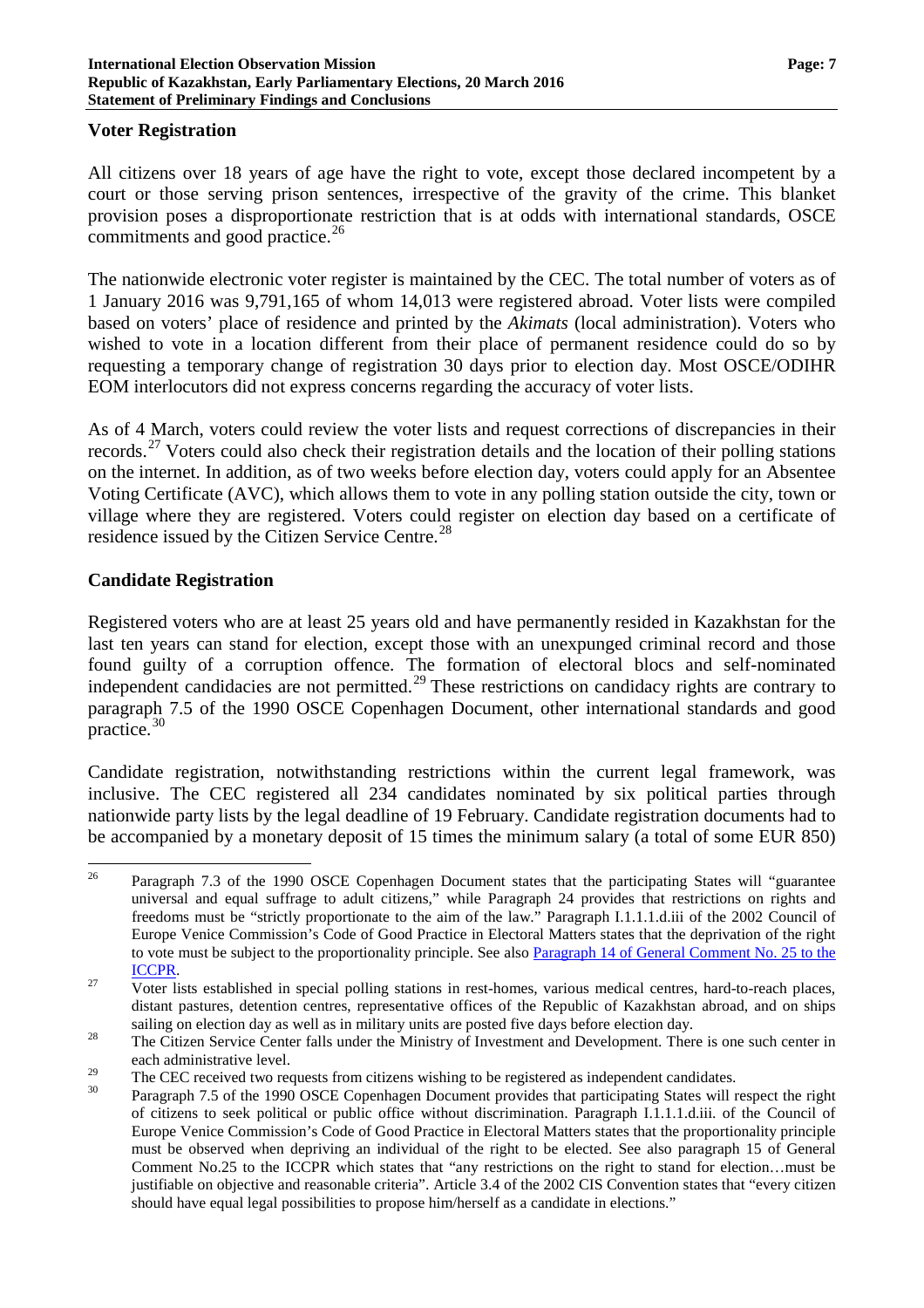for each candidate in the party list.<sup>[31](#page-7-0)</sup> The NSDP informed the OSCE/ODIHR EOM that they did not nominate more candidates as they could not afford the required deposit per candidate. Of the 234 registered candidates 47 (20 per cent) are women. The Election Law does not contain gender quota or other temporary special measures to enhance participation of women in the elections.<sup>[32](#page-7-1)</sup>

Following the lottery held by the CEC on 16 February, the order of the parties on the ballot was determined as follows: *Nur Otan* (127 candidates – 30 women), CPPK (22 candidates – 4 women), *Ak Zhol* (35 candidates – 6 women), *Birlik* (8 candidates – 1 woman), NSDP (23 candidates – 4 women), *Auyl* (19 candidates – 2 women).

## **Campaign**

The official campaign commenced on 20 February, the day after the close of candidate registration, and concluded on 18 March at midnight. Although campaign activities intensified somewhat in the last two weeks prior to elections, overall the campaign was low key. Many OSCE/ODIHR EOM interlocutors noted that the campaign for local elections was more dynamic. While the participation of six parties appeared to provide political variety and choice, the parties' campaign platforms and rhetoric were complementary to and aligned with the president's long-term strategies and refrained from proposing political alternatives.<sup>[33](#page-7-2)</sup> Most parties' campaigns revolved around themes of social stability, policies to address the economic crisis as well as preservation of national values.<sup>[34](#page-7-3)</sup> The NSDP was unique in questioning the policies of the ruling party and expressed concerns about the integrity of the electoral process.

Contestants were generally able to campaign freely, within the existing legal framework that continues to contain restrictive provisions, such as the obligation to ask for permission to hold an event rather than provide a notification, contrary to international standards and good practice, and despite previous OSCE/ODIHR recommendations. [35](#page-7-4) The OSCE/ODIHR observed 23 campaign events. During the campaign period the OSCE/ODIHR EOM learned of four requests to hold outdoor campaign events being rejected by local authorities in Astana.<sup>[36](#page-7-5)</sup>

In paragraph 5.4 of the 1990 OSCE Copenhagen Document, participating States committed to ensuring a "clear separation between the State and political parties." The dominant position of the ruling party at all levels of government and administration for many years now has effectively

<span id="page-7-3"></span><span id="page-7-2"></span>

<span id="page-7-0"></span> $31$  Parties that reached the 7 per cent threshold in previous elections are exempt from the electoral deposit while parties that received 3 to 5 and 5 to 7 per cent of votes, are entitled to 30 and 50 per cent reduction of the deposit

<span id="page-7-1"></span>respectively. Electoral deposits are refunded to political parties that pass the 7 per cent threshold.<br>There are 28 (26.2 per cent) women deputies in the outgoing *Majilis* and 3 (6.4 per cent) women in the Senate.<br> $\frac{10$ 

<span id="page-7-4"></span>information about the nature and organizers of the event, to the relevant local authorities 10 days in advance. Paragraph 9.2 of the 1990 OSCE Copenhagen Document stipulates that "everyone will have the right of peaceful assembly and demonstration. Any restrictions which may be placed on the exercise of these rights will be prescribed by law and consistent with international standards." Paragraph 12 of the UNHRC General Comment No. 25 states: "Freedom of expression, assembly and association are essential conditions for the effective exercise of the right to vote and must be fully protected." See also statement by the UN Special [Rapporteur](http://freeassembly.net/rapporteurpressnews/kazakhstan-press-release/) from 27 January 2015 on the right to freedom of peaceful assembly in Kazakhstan.

<span id="page-7-5"></span><sup>&</sup>lt;sup>36</sup> The Astana local authorities rejected the requests of *Birlik*, NSDP, CPPK and *Auyl* to hold outdoor campaign events in the city of Astana. The local authorities referred to the provision in the law on peaceful gatherings, that public gatherings cannot obstruct traffic or block pedestrian walkways. In two cases, *Birlik* and CPPK, the local authorities also found that the applications did not provide sufficient information about the events.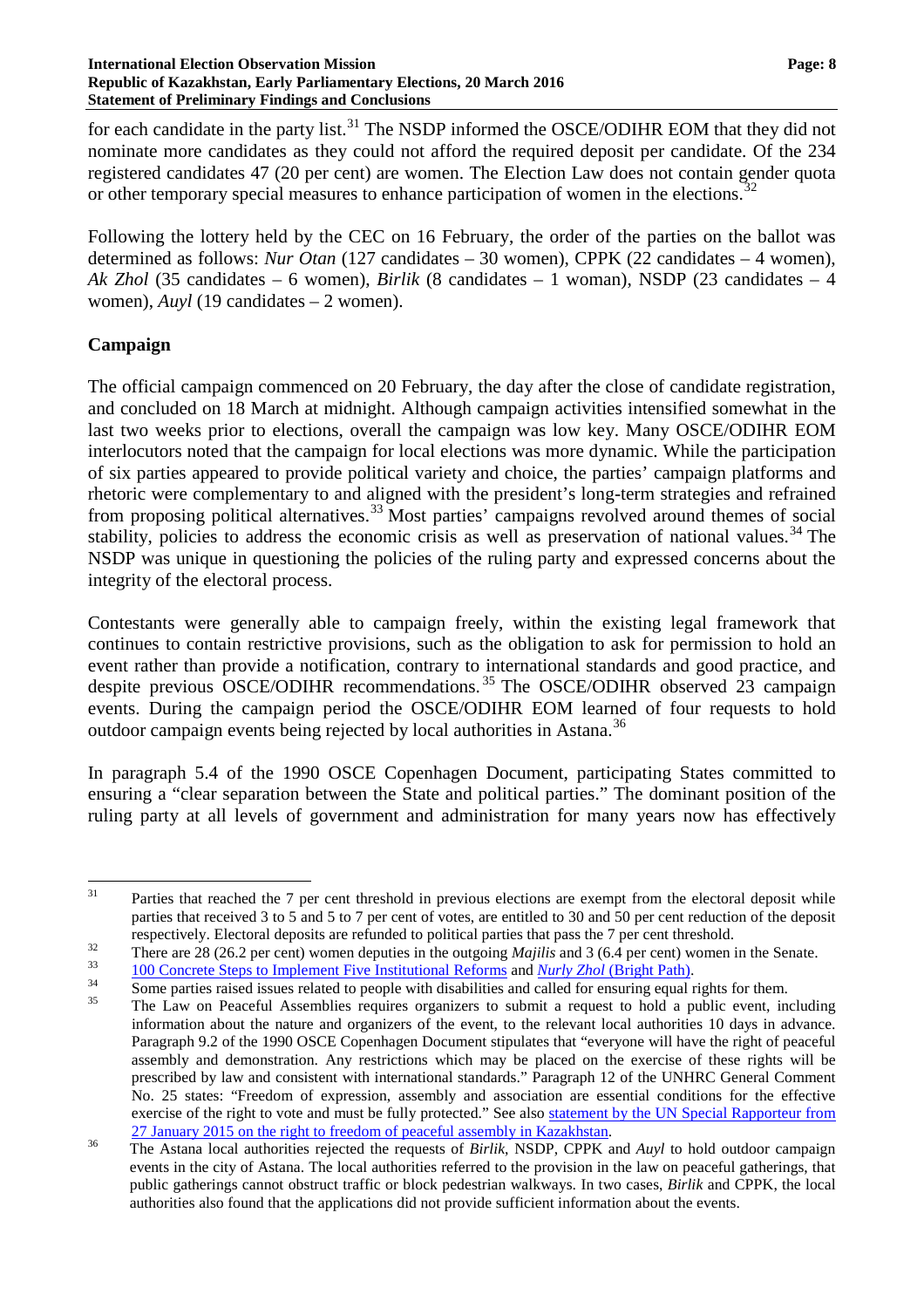blurred this distinction. The ruling party benefited from the dual role and position of its chairperson.<sup>[37](#page-8-0)</sup>

Campaign tools used by most contestants included door-to-door canvassing and leafleting, small mobile street gatherings, indoor meetings and the use of party-reception centers where citizens were provided with advice on how to resolve their daily problems and informed of the party activities. All parties had access to the places designated for posting materials. Most parties organized meetings with voters in state-run and private enterprises, in educational institutions, libraries and cultural centers. Billboards, posters, and leaflets for *Ak Zhol*, *Auyl, Birlik,* CPPK and the NSDP were evident throughout the country to a much lesser extent. Social media were used by all parties and, due to financial constraints, were the prevailing tool employed by the NSDP to reach out to the voters.

# **Campaign Finance**

Political parties can use their own funds and can receive private contributions to fund campaign activities.<sup>[38](#page-8-1)</sup> Only parliamentary parties are entitled to public funding for their regular activities, while there is no public funding of the campaign. The total amount that can be spent on a party's campaign is KZT 342,885,000 (approximately EUR 888,000). Political parties are obliged to open a dedicated bank account to manage campaign contributions and expenditures, and the bank reports to the CEC on a weekly basis on account activities.

The CEC is responsible for overseeing and ensuring the transparency of campaign finances. Following amendments in August 2015 to a CEC resolution, the CEC published a summary of the total amounts received and spent per party twice during the campaign period. The lack of information on donors and the use of campaign funds limited voters' ability to make an informed choice.[39](#page-8-2) Following the elections, political parties are required to submit campaign finance reports on the basis of which the CEC is obliged to publish an overview. The Election Law stipulates that the overview includes the total amount received by each party and the sources of those funds but does not require the CEC to publish information on campaign donors or the use of funds thereby limiting the transparency of campaign finances.

# **Media**

The media environment in Kazakhstan has over recent years been characterized by a lack of independent sources and a restrictive legislative framework that have profoundly challenged freedom of expression. The OSCE Representative for Freedom of the Media (RFoM) has on several occasions expressed concerns about media developments in the country, including closures of media outlets, disproportionate and excessive penalties for administrative violations, as well as

<span id="page-8-0"></span> <sup>37</sup> The President, acting in his official capacity, on several occasions publicly endorsed *Nur Otan* and its achievements and called upon voters to vote for the party. On 4 March during a meeting with women on the occasion of Women's Day in Astana; on 9 March during the Republican Forum of the APK in Uralsk, on 10 March during a Republican Youth Forum in Aktobe, on 17 March, during the Republican Forum of Workers' Collectives in Pavlodar. On 1 March, the occasion of the newly-introduced "Day of Gratitude" was jointly celebrated with the 17<sup>th</sup> anniversary of *Nur Otan* in Astana. A number of *Nur Otan* party offices are located in the same buildings as state and local government institutions.

<span id="page-8-1"></span><sup>&</sup>lt;sup>38</sup> Citizens and Kazakhstani organizations can contribute to a political party's campaign fund except: state bodies or organizations, local self-government bodies, charitable organizations, religious associations, and Kazakhstani legal entities with foreign stock in their charter capital. Anonymous donations are also forbidden.

<span id="page-8-2"></span><sup>&</sup>lt;sup>39</sup> See the <u>[first](http://www.election.kz/rus/news/news/index.php?ID=3076)</u> and second <u>[overview](http://www.election.kz/rus/news/news/index.php?ID=3198)</u> published by the CEC that provide only the total amounts of funds collected per party. Article 12.5 of the 2002 CIS Convention states that political parties shall submit information on their donors and the use of campaign funds and the electoral bodies shall publish this information.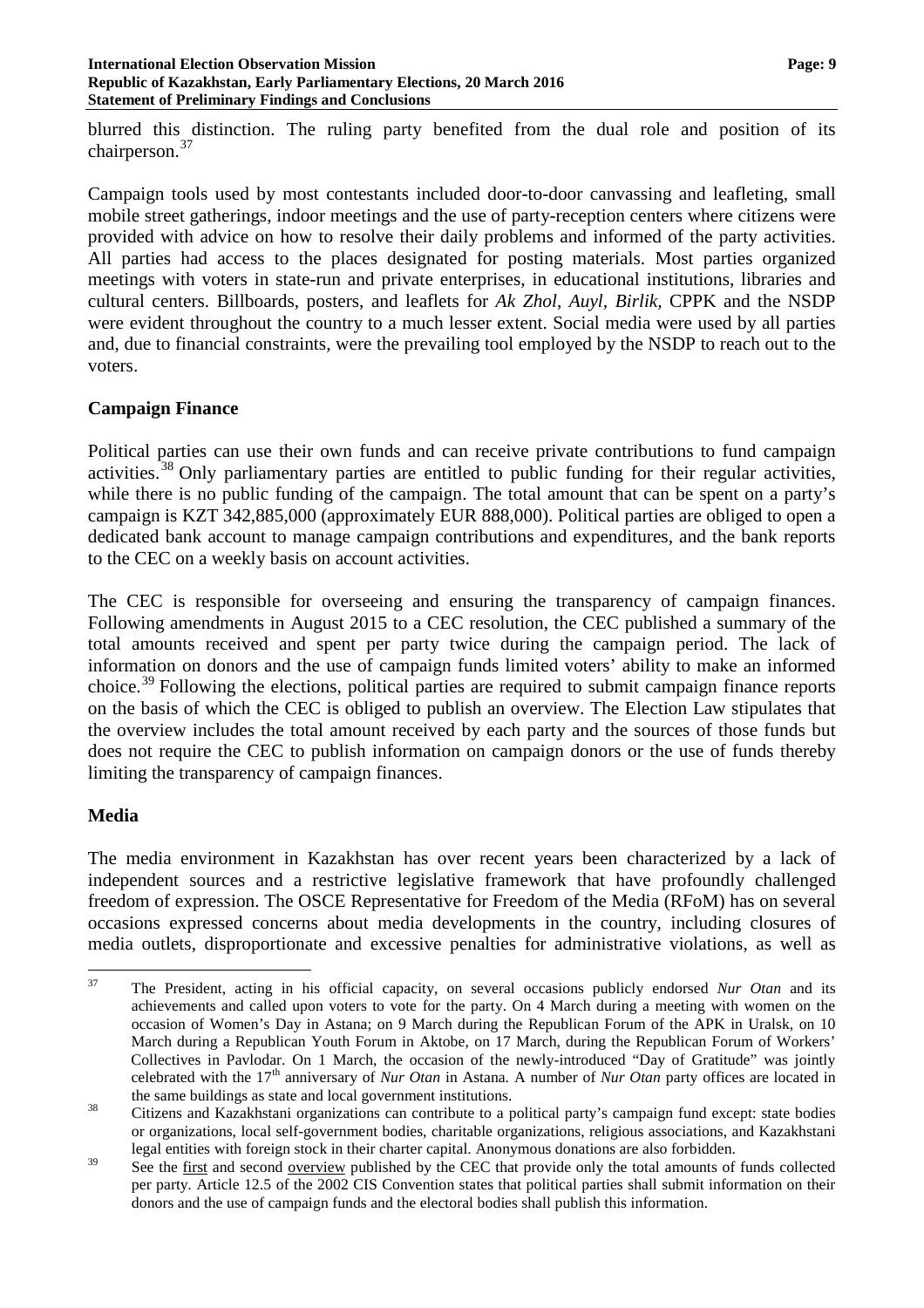prosecutions of journalists and independent voices, all of which have further limited pluralism of opinion.[40](#page-9-0)

The state exercises its influence over media through a widespread system of public tenders. Thus, despite a large number of outlets, the media do not offer diverse viewpoints, in particular in the realm of television that serves as the main source of information, especially in rural areas. Access to the Internet, including to social networks that offer alternative political opinions, is growing, mainly amongst the younger and urban population. However, numerous sanctions contained in the legal framework, including blocking of access to websites, can lead to self-censorship and endanger political discourse in the online domain.<sup>[41](#page-9-1)</sup>

While the Constitution guarantees freedom of expression and prohibits censorship, the legal framework for media contains a number of restrictive provisions. The presence of numerous sanctions in the law stifles public debate and suppresses alternative viewpoints. Contrary to the OSCE/ODIHR recommendations and calls from the OSCE RFoM, the Criminal Code retains defamation and insult. The Code also contains a provision on incitement of social, national and religious discord and on spreading false information, with a penalty of up to 20 and 10 years of imprisonment, respectively. These restrictions, combined with frequently used provisions on defamation under the Civil Code that can carry substantial fines, result in a legal framework that induces self-censorship. $42$ 

The Election Law obliges media to present objective campaign coverage and guarantees political parties equal access. The CEC was responsible for overseeing media compliance and performed this task in co-operation with the Committee on Communication, Informatization and Information under the Ministry of Investment and Development (Media Committee).<sup>[43](#page-9-3)</sup>

The campaign was visible in the nationwide media.<sup>[44](#page-9-4)</sup> Under the CEC's narrow interpretation of the law, any airtime given to a contesting party outside the news format is considered to be campaigning and should be paid for from the party's campaign fund. Thus, while paid political advertisement was used by the contestants, journalistic coverage of the campaign was limited to newscasts and articles. An in-depth, comprehensive analysis that would provide voters with a meaningful opportunity to learn about parties and concrete policy proposals was largely absent. The law provides for debates to be organized by the CEC among political parties which nominated candidates. The CEC organized one pre-recorded televised debate, aired by *Khabar TV* on 16

<span id="page-9-0"></span><sup>&</sup>lt;sup>40</sup> See OSCE Representative on Freedom of the Media Regular Report to the OSCE Permanent Council from [10](http://www.osce.org/pc/227291?download=true) [March](http://www.osce.org/pc/227291?download=true) 2016; and statements from 26 [January](http://www.osce.org/fom/218471) 2016, 26 [December](http://www.osce.org/fom/212731) 2015, 27 [October](http://www.osce.org/fom/194796) 2015 and 25 [September](http://www.osce.org/fom/185401) [2015.](http://www.osce.org/fom/185401) On 22 February, the owner of private news agency KazTAG and the Board Chairman of the Union of Journalists of Kazakhstan was detained based on accusations of tax-fraud and embezzlement of state funds. More than 400 journalists supported the statement of *Adil Soz*, an Almaty-based foundation for freedom of speech,

<span id="page-9-1"></span>requesting the General Prosecutor to ensure a transparent investigation.<br><sup>41</sup> In recent months, several trials took place and bloggers and journalists were convicted on charges of 'incitement

<span id="page-9-2"></span>of interethnic discord' or propagating 'separatism' online and in social media.<br><sup>42</sup> In 2015, as a potentially preventive measure, the Tax Code was amended to oblige a complainant to pay a submission fee based on the amount to be claimed as compensation in civil defamation cases.<br>The Media Committee analysed quantitative coverage (but not the tone) in over 450 media outlets.<br>On 20 February, the OSCE/ODIHR EO

<span id="page-9-4"></span><span id="page-9-3"></span>

channels: *Kazakhstan TV, Khabar TV, KZ24* (state-funded broadcasters)*, First Eurasian Channel* (state-funded joint-venture company)*, Astana TV, Channel 31* and *KTK* (private channels); one radio station, *Kazakh Radio* (state-funded); and six newspapers:*, Egemen Kazakhstana, Kazakhstanskaya Pravda* (state-funded), *Karavan, Liter, Vremya* and *Zhas Alash* (private newspapers). OSCE/ODIHR EOM also observes election-related coverage in the online media, such as *[www.informburo.kz,](http://www.informburo.kz/) [www.nur.kz,](http://www.nur.kz/) [www.tengrinews.kz,](http://www.tengrinews.kz/) [www.zakon.kz,](http://www.zakon.kz/) [www.365info.kz.](http://www.365info.kz/)*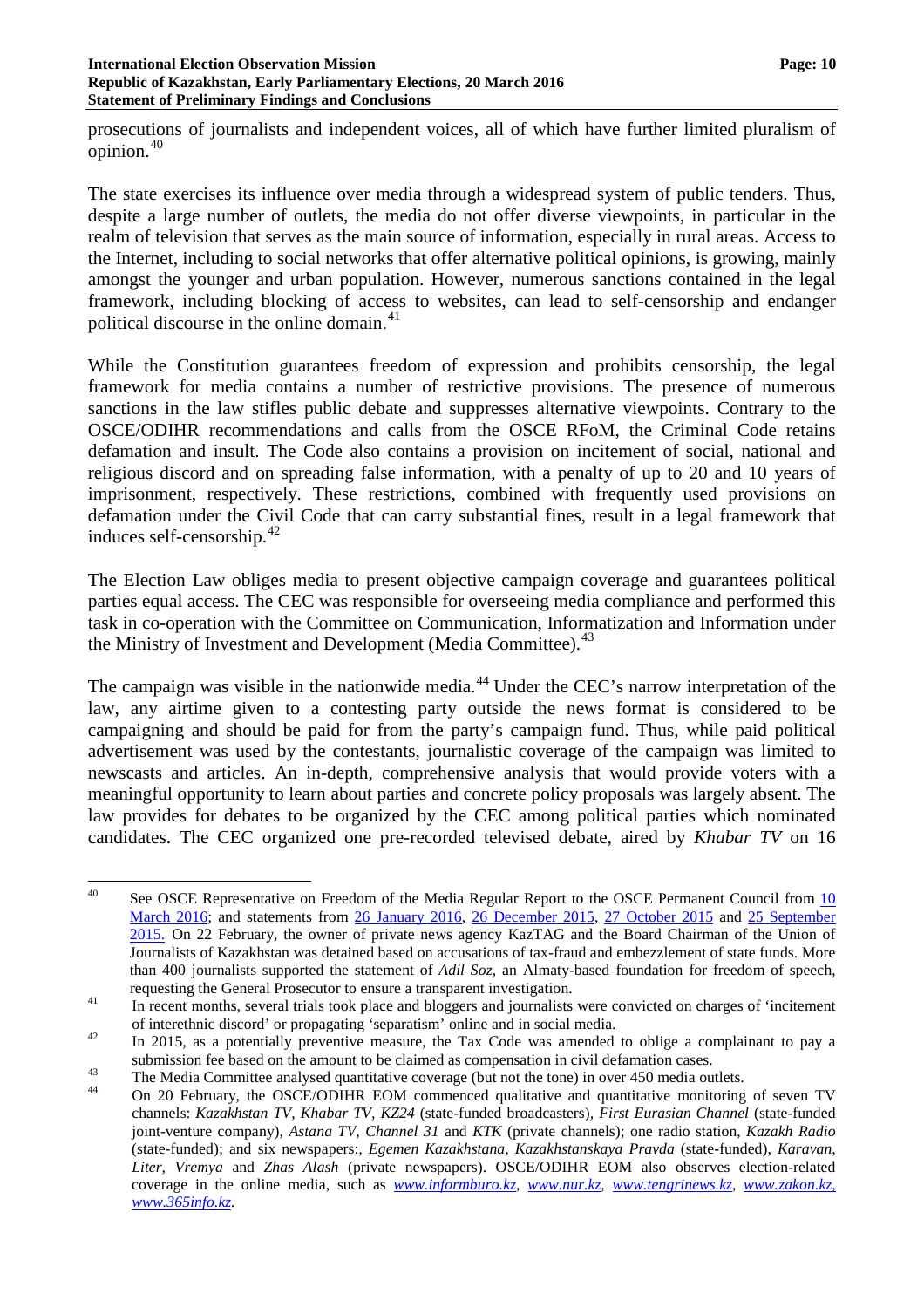#### **International Election Observation Mission Page: 11 Republic of Kazakhstan, Early Parliamentary Elections, 20 March 2016 Statement of Preliminary Findings and Conclusions**

March, with the participation of all contesting parties. The formalistic format of the debate did not offer an opportunity for interactive exchange of views.

During the campaign period, media covered all contending parties, with a noticeable effort of statefunded outlets to meet formal requirements to provide equal access. Yet, extensive reporting on the President's activities, including regular work and ceremonial occasions, dominated most of the media. The state-funded broadcasters dedicated to the president between 27 and 43 per cent of their political prime time news.<sup>[45](#page-10-0)</sup> As for the contestants, the media gave them between 0 and 10 per cent.<sup>[46](#page-10-1)</sup> Both state-funded newspapers adopted similar approach.<sup>[47](#page-10-2)</sup> The coverage of most of the parties was positive and neutral, with *Nur Otan* presented in an overwhelmingly positive manner, often directly linked with achievements of the President's strategies. In comparison to the coverage of other contestants, state-funded channels rarely gave the NSDP leader an opportunity to speak, often depicted speakers from a distance and generally focused on technical aspects of the party's campaign, such as itineraries of meetings and the number of leaflets distributed, rather than on its platform.[48](#page-10-3)

On 4 March, the NSDP complained to the CEC about the manner in which three state-funded broadcasters covered its campaign events. The party claimed that the channels intended to downplay the NSDP and its candidates. In a verbal response on 5 March the CEC clarified that the coverage of the channels complies with the legal requirements. OSCE/ODIHR EOM monitoring findings nevertheless indicate that the coverage on state-funded channels improved as of 10 March for a few days. OSCE/ODIHR EOM also learned about the media plan that was prepared by the Media Committee and is distributed to major media on regular basis to inform them of important political events.<sup>[49](#page-10-4)</sup> This practice raises doubts about the independence of editorial policy of statefunded media.

# **National Minorities**

On 26 February, a formal board meeting of the APK nominated a list of nine candidates, including a representative from the Kazakh majority and eight from national minorities, among whom two females. An extraordinary session of the APK will elect nine members to the *Majilis* on 21 March.

Most party programmes supported inter-ethnic harmony. *Nur Otan*, *Ak Zhol* and *Birlik* also underlined equality for ethnic groups and CPPK opposed ethnic discrimination and called for

<span id="page-10-0"></span> <sup>45</sup> *First Eurasian Channel* dedicated <sup>43</sup> per cent of its news coverage to the president in his institutional capacity, *KZ24* – 35 per cent, *Kazakh Radio* – 33 per cent, *Khabar TV* – 33 per cent, and *Kazakhstan TV* – 27 per cent. All

<span id="page-10-1"></span>of this coverage was in positive or neutral tone. <sup>46</sup> *Khabar TV* dedicated <sup>10</sup> per cent of its news coverage to *Nur Otan*, <sup>9</sup> per cent to each *Ak Zhol*, *Ayul* and CPPK, and 8 per cent to each *Birlik* and NSDP. Other state-funded broadcasters split their news coverage in the following way: *Kazakhstan TV – Ayul and* CPPK 9 per cent each, *Ak Zhol*, *Birlik* and NSDP 8 per cent each, *Nur Otan* 7 per cent; Channel *KZ24* – *Ak Zhol*, *Ayul*, *Birlik,* CPPK and NSDP 7 per cent each, and *Nur Otan* 6 per cent; *Kazakh Radio* – 4 per cent to each contestant; *First Eurasian Channel* – *Nur Otan* 3 per cent, other

<span id="page-10-2"></span>contestants received less than 0.5 per cent each. <sup>47</sup> *Egemen Kazakhstana* dedicated <sup>26</sup> per cent of its political news coverage to the president, <sup>11</sup> per cent to *Nur Otan*, 6 per cent to each *Ayul* and *Birlik*, and 5 per cent to each *Ak Zhol*, CPPK and NSDP. *Kazakhstanskaya Pravda* dedicated 18 per cent of its political news coverage to the president, 9 per cent to *Nur Otan*, 8 per cent to

<span id="page-10-3"></span><sup>&</sup>lt;sup>48</sup> In addition, on 9 March the NSDP requested Khabar TV to broadcast its paid spot. However, the channel asked to edit the language of the spot and aired it from 15 March, during the prime time. The spot was aired six days after the initial request, even though the media's internal regulation provides for a four day advance notice.

<span id="page-10-4"></span><sup>&</sup>lt;sup>49</sup> The OSCE/ODIHR EOM was informed by some media outlets that the media plan serves as a guideline and framework for the coverage of political events.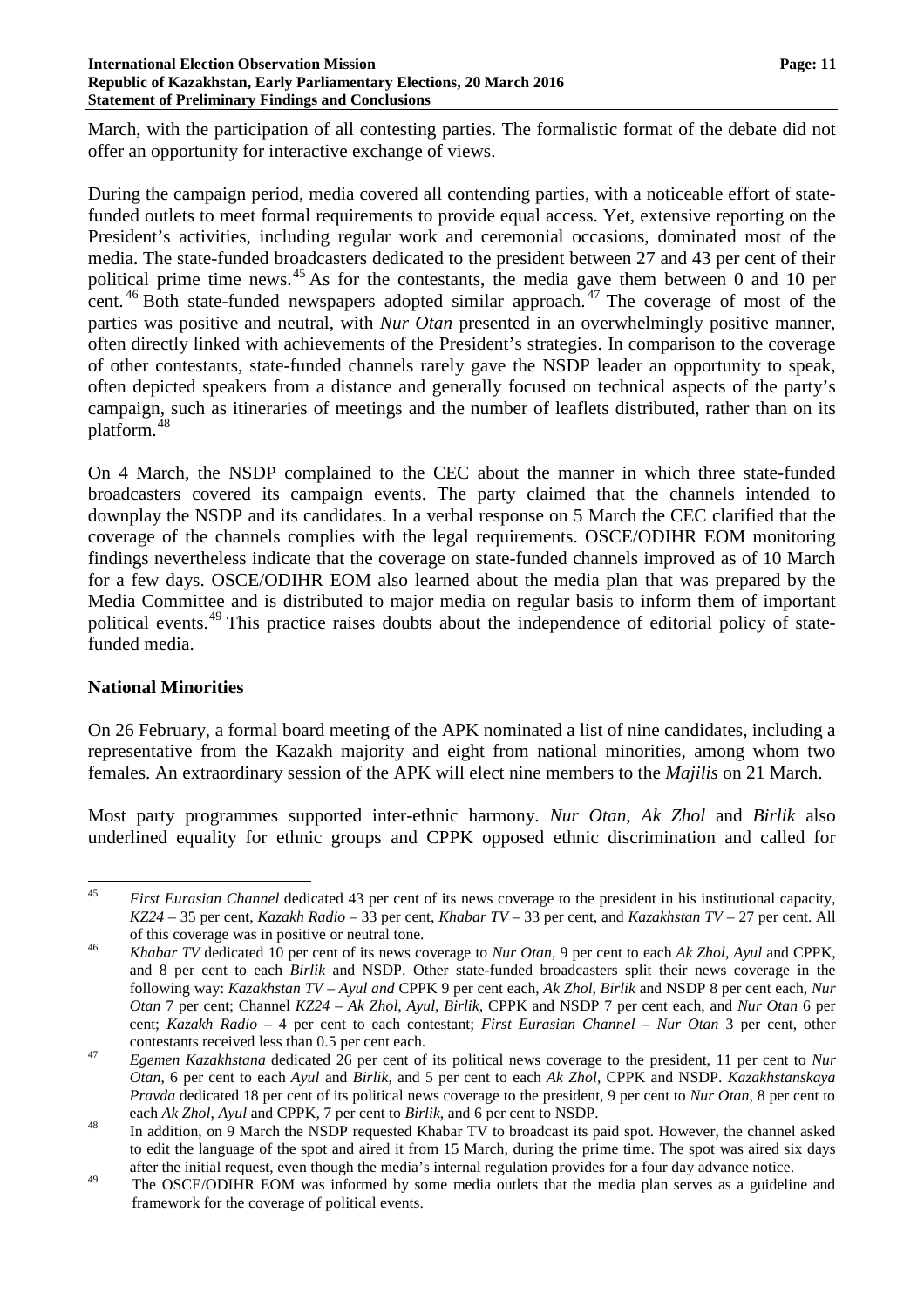#### **International Election Observation Mission Page: 12 Republic of Kazakhstan, Early Parliamentary Elections, 20 March 2016 Statement of Preliminary Findings and Conclusions**

inclusive citizenship, NSDP and *Auyl* pledged to revive the Kazakh language, national identity, traditions and culture. The campaign featured a public declaration by President Nazarbayev in support of the official use of the Russian language.

Data on ethnic origin is not required by law for the registration of candidates to the *Majilis*, except for the nine nominees from the APK. However, the CEC has issued press releases stating how many ethnic groups are represented in some party lists. Regarding the determination and publication of election results, the Election Law indicates that ethnic origin should only be published at the discretion of the candidates. There are also no legal requirements regarding the disaggregation of data on ethnic origin for election administration members. However, the CEC has collected such data for RECs and TECs.<sup>[50](#page-11-0)</sup>

## **Complaints and Appeals**

The Election Law provides the opportunity for complaints about the decisions, actions or inactions of the election commission or local authorities, as well as violations of the law. The law, however, limits the right to appeal the election results to certain senior officials, leaving the contestants without the opportunity to challenge the validity of the results, contrary to international standards and good practice.<sup>[51](#page-11-1)</sup>

Complaints may be filed by all electoral participants with election commissions, courts or prosecutor's offices within ten days of the decision, action or inaction. Recent amendments to the election law addressed previous ambiguities and clarified that the Supreme Court has jurisdiction over all appeals of CEC decisions.  $52$  Commissions, courts and prosecutor's offices promptly reviewed all matters and met the five day deadline for consideration of complaints in all cases. However, a few matters were classified as requests by the CEC despite being of a complaint nature and therefore were not considered in a collegiate and public style. In the pre-election period, the CEC received 30 official letters regarding the *Majilis* elections, none of which were assessed by the CEC to be of a complaint nature, one case was filed with the Supreme Court and the prosecutor's office received three allegations of election violations related to the *Majilis* elections. Despite requests the CEC did not provide the OSCE/ODIHR EOM with information on the number or nature of complaints received on election day.

### **Citizen and International Observers**

The Election Law provides for citizen and international observation of elections. Citizen observers may be nominated by public associations and non-profit organizations.<sup>[53](#page-11-3)</sup> Political parties are entitled to have observers and proxies who enjoy similar rights, while the proxies can also request recounts. International observers are accredited by the CEC. The authorities extended open and

<span id="page-11-0"></span> <sup>50</sup> According to this data, 80.5 per cent of members of all RECs and TECs are ethnic Kazakh, 14.5 per cent ethnic

<span id="page-11-1"></span>Russian, 2.5 per cent Ukrainian and 2.5 per cent are from other groups.<br><sup>51</sup> The right to appeal final results is granted to the president, one fifth of the members of parliament, speakers of both houses of parliament, and the prime minister. The UDHR states that "Everyone has the right to an effective remedy by the competent national tribunals for acts violating the fundamental rights granted him by the constitution or by law," (Article 8). See also Paragraph II.3.3.3.f of the 2002 Venice Commission's Code of Good Practice in Electoral Matters which says that "All candidates and all voters registered in the constituency concerned must be entitled to appeal. A reasonable quorum may be imposed for appeals by voters on the results <sup>52</sup> Supreme Court judges are nominated by the President and confirmed by the Senate.<br><sup>53</sup> In December 2015, Kazakhstan adopted amendments to a number of laws regulating the activities of non-

<span id="page-11-3"></span><span id="page-11-2"></span>

governmental organizations.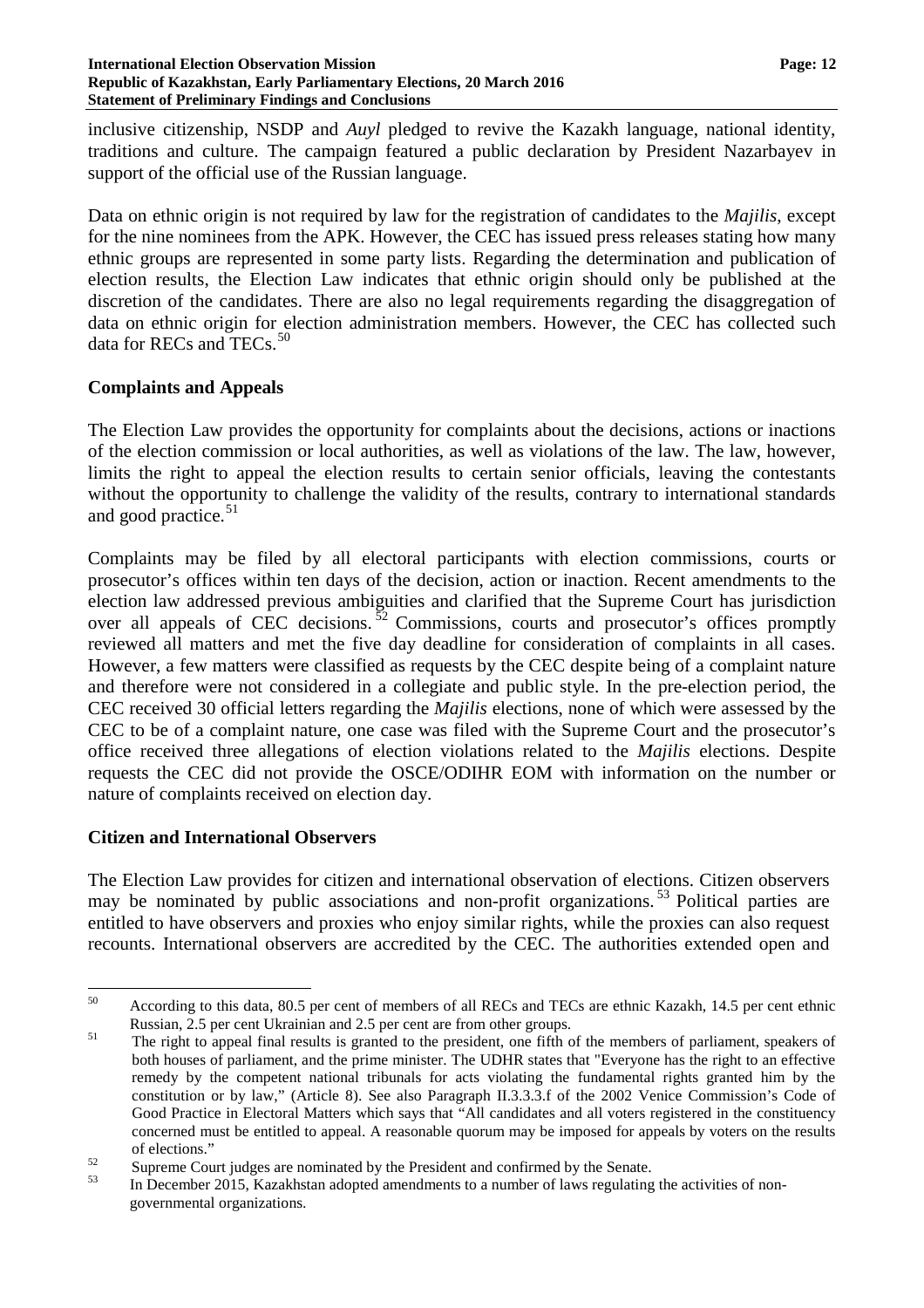unrestricted invitations to and welcomed a number of international observer groups. As of 14 March, the CEC accredited 817 observers from the OSCE/ODIHR, the OSCE PA, PACE, the CIS, the Shanghai Cooperation Organization, the Parliamentary Assembly of Turkic-Speaking Countries, the Organization of Islamic Cooperation and several foreign countries. The OSCE/ODIHR EOM has learned of a number of civil society organizations that observed the parliamentary elections both nationwide and regionally.

### **Election Day**

The election day was efficiently organized, but serious procedural errors and serious irregularities were observed during voting, counting and tabulation. International observers were often prevented from following the process. The CEC reported voter turnout at 77.1 per cent.

Most polling stations opened on time, they were well-equipped with all the necessary materials present and the process was overall assessed positively except in eight observations. One third of PECs, however, did not count and announce the number of ballots received.

The voting process was assessed negatively in 8 per cent of observations, which indicates significant violations in the process. Observers noted indications of ballot box stuffing in 19 cases, series of seemingly identical signatures on the voter lists (16 per cent of observations), group voting (6 per cent), proxy voting (4 per cent), and improperly sealed ballot boxes (4 per cent). Many observer teams were not allowed to fully scrutinize the voter lists. In a number of cases where they were allowed, observers noted a relatively low number of signatures on the lists as compared to the turnout figures provided by the PECs and the number of voters who cast their ballots during observation. This raises significant concerns with regard to the turnout reported on the basis of the number of registered voters.

Counting was assessed much more negatively than voting with nearly half of observers (46 per cent) noting serious violations. Following the opening of the ballot boxes, IEOM observers noted eleven cases of ballot box stuffing. Observers linked significant procedural errors or omissions that were observed in a majority of counts to either poor understanding of the procedures by the PECs (in about a third of observations) or deliberate falsification (one in ten of the counts observed).

During counting, PECs largely failed to follow the reconciliation procedures that would ensure consistency and reliability of the counting. In about half of observed counts, the numbers of voters in the voter lists, signatures on the voter list, absentee voters were not announced. In a vast majority of observations, PECs did not use the control equations to cross-check the figures and had difficulties filling in the protocols. Very often the PECs did not announce the figures in the protocols, and in about one third of observations a copy of the protocol was not posted in the premises, as required by law. Transparency was further negatively affected by observers being unable to see voters' marks on the ballots in almost half of the observations. Overall, an honest count, required by paragraph 7.4 of the 1990 OSCE Copenhagen Document, was not safeguarded.

The tabulation process was assessed negatively in about a quarter of observations, which was linked to procedural violations and lacking transparency. IEOM observers reported that in one third of observations, PEC protocols were changed without a formal decision of the TEC and figures did not reconcile correctly in protocols in one fifth of the TECs observed. PECs often completed the results protocols at the TECs, contrary to the law. IEOM observers reported that in one quarter of observations they did not have a clear view of tabulation procedures or the procedures were conducted in separate rooms, which precluded meaningful observation. Party